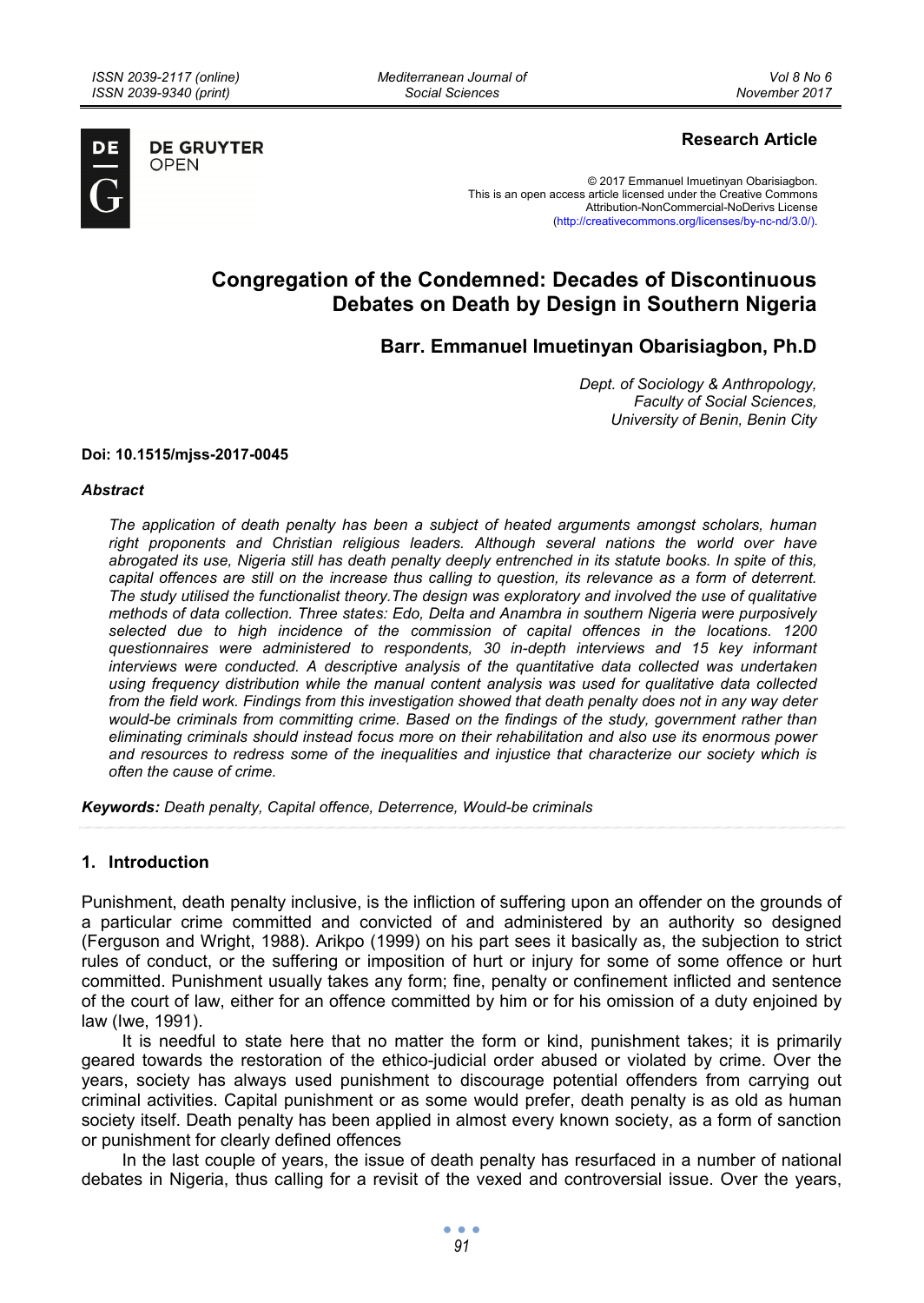| ISSN 2039-2117 (online) | Mediterranean Journal of | Vol 8 No 6    |
|-------------------------|--------------------------|---------------|
| ISSN 2039-9340 (print)  | Social Sciences          | November 2017 |

many people have looked at death penalty as a very good way of deterring people from the commission of crime. In this wise, it is seen not only as the punishment of the offender but also the prevention of similar crimes. Unfortunately as Volpe (2002) puts it, death penalty does not in fact deter criminal acts, as most proponents of death penalty expect. When someone takes a life for instance, the balance of justice is disturbed and unless it is restored, society succumbs to a rule of violence. It is the taking of the offender's life too that restores the balance and allows society to convincingly show that crime intolerable and will always be punished in kind.

#### *1.1 Statement of the problem*

The concept death penalty has been and will always be a controversial issue. Most Nigerians have very strong opinions and arguments to support their sides of the divide. Interestingly, arguments for both sides can be extremely convincing but it must however be noted that these arguments boil down to personal opinions. As controversial as the issue of death penalty may be, it has been with the Nigerian society for centuries and wittingly or unwittingly, been accepted by the society, especially as it seeks to punish those who have committed an offence against the laws of the land

Recently in Nigeria, death penalty became a controversial topic especially against the background that the former president of the country Chief Olusegun Obasanjo throughout his tenure deliberately refused to acquiesce to death penalty. Several state governors were also very reluctant in signing the death warrant brought before them (Obarisiagbon, 2017). This is in spite of the fact that, Section 33(1) of the 1999 Constitution of the Federal Republic of Nigeria not only laid the ground for death penalty but also provided for its legality in Nigeria. The divergent views on death penalty, shows that its supporters see it as legal and a necessary action in order to protect the citizenry. They further contend that capital punishment is not only retributive but also acts as a deterrent to would be criminals in the society. On the other hand, anti-death penalty proponents are quick to argue that it is an inhuman act, and that there is never any justification for cruel and unusual punishment under any circumstance when involving the human life (Amnesty International, 1987).

On the surface, the arguments for and against the use of death penalty appear very compelling. However, just like the Holy Bible says, shall we continue in sin that grace may abound (Rom 6:1). In the same vein, should we abolish the use of death penalty because it involves the taking of human life and then allow the taking of lives by criminals? From the Nigerian experience there appears to be no studies and statistics that conclusively allude to the fact that death penalty deters the further commission of crime. In other words, the exact effect of death penalty for crime commission remains unknown. This study therefore seeks to determine the extent to which death penalty has helped to deter would be criminals from committing of crime in Nigeria.

#### *1.2 Objective of the study*

This study was designed to examine the extent to which death penalty deters would be criminals from committing crime in Southern Nigeria.

## *1.3 Research question*

Does death penalty deter would be criminals from committing crime in Southern Nigeria?

## **2. Brief Review of Related Literature**

# *2.1 Meaning and nature of death penalty*

Death penalty is the execution of a criminal pursuant to a sentence of death imposed by a competent court of law (Idris, 2012). In other words, it is the legal possibility of execution (Azinge, 1990). The Oxford reference concise dictionary of law defines it as death imposed as a punishment for crime. It can also be referred to as execution of a person convicted of committing a crime or a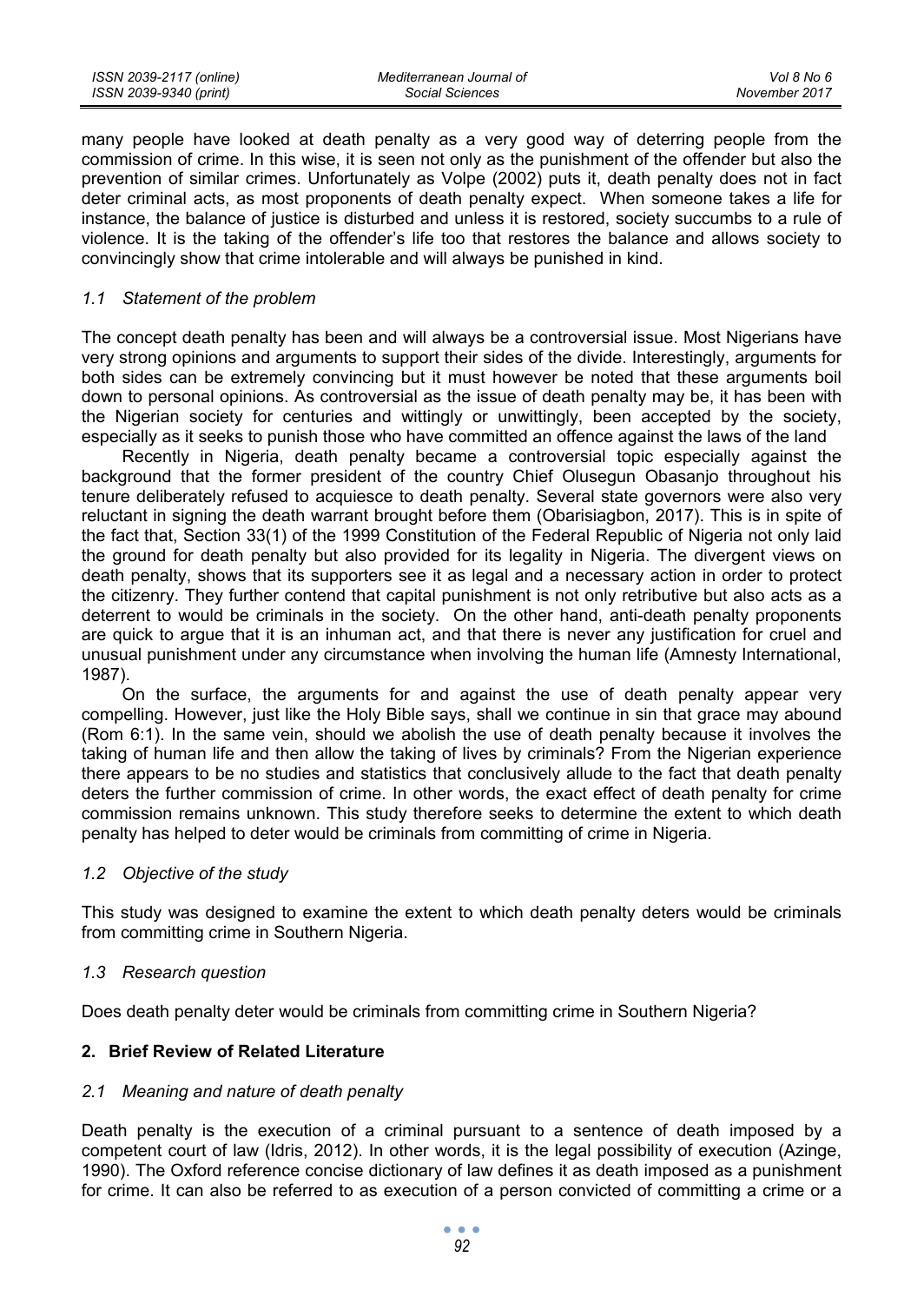| ISSN 2039-2117 (online) | Mediterranean Journal of | Vol 8 No 6    |
|-------------------------|--------------------------|---------------|
| ISSN 2039-9340 (print)  | Social Sciences          | November 2017 |

legal infliction of death as penalty for violating criminal law (Iveren, 2012). On his part, Akingbehin (2012) has described death penalty as the prescribed treatment meted to an offender who has been found guilty by a court of competent jurisdiction of committing a capital offence. It is the most extreme form of punishment known in Nigerian law.

In traditional Nigerian society, certain offences like murder, adultery, witchcraft, profaning the gods or spirits were visited by death penalty. This was seen as the best way of eliminating offenders who were considered dangerous to the society. However, with the coming of the British rule in Nigeria, capital crimes were reduced to include only murder, treachery and treason. Section 319, 49 (a), 37 and 208 of the Criminal Code Act 2004, outline some offences as punishable by death penalty. More recently, kidnapping has been added as an offence punishable by death in Anambra, Abia, Imo, Delta, Edo and some other states in southern Nigeria (Obarisiagbon, 2017).

Section 33 (1) of the constitution of the Federal Republic of Nigeria did not only lay the ground for death penalty but also established its legality and this has received judicial backing in Okoro v. State (1998) and Adeniyi v. State (2000). Although the Nigerian laws recognize the use of death penalty on undesirable elements found guilty of committing capital offences, it must be pointed out quickly that there are however exceptions to this general rule.

## *2.2 Exceptions to the general rule*

Section 365 (3) of the Criminal Procedure Act, (2004) provides that juvenile offenders under 18 years even though found guilty of committing criminal offences cannot be visited by the death penalty. This principle of law was further given judicial backing in the case of Modupe v. the State (1988).

The law in Nigeria specifically Section 368 (2) of the Criminal Procedure Act (2004) forbids the use of death penalty on a pregnant woman despite her being found guilty of committing a capital offence. The reason for this is perhaps due to the fact that the law considers the foetus in the womb of the offending women innocent and taking its life along with that of its mother would be unfair and a miscarriage of justice. In the same vein, Nigeria is under strict obligation not to execute women with nursing children. In other words, nursing mothers no matter the capital offence committed and convicted of, are exempted from the death penalty in accordance with the African convention on human and people's right protocol on the side of women.

The law in Nigeria also frowns at the use of death penalty on an insane or mentally ill person even though guilty of capital offence. Section 28 of the Criminal Code Act (2004) is very explicit on this and the general rule is that an insane or mentally ill person lacks the ability to make sound judgment due to his or her state of mental being and to execute such a person, is to put it mildly, wicked and a traverse of law.

# *2.3 Modes of executing the death penalty in southern Nigeria*

In Nigeria, death penalty is usually carried out in two ways: hanging and shooting or firing squad. Section 37 (2) of the Criminal Procedure Act (2004) prescribes hanging as a method to be used in furtherance of a death sentence made against an offender by a competent court of law, while the latter refers to the method which was very common during the military era in Nigeria where convicted armed robbers are tied to the stake and military men selected for the purpose shoot them until they are certified dead by a medical practitioner.

# *2.4 Argument for and against the use of death penalty*

The issue of the application of death penalty has been a subject of controversy with different scholars arguing for and against. Those who argue in favour of the application of death penalty are quick to say that as a retributive measure, the criminal should pay for the crime he has committed by death. In their opinion, to allow such a person go free, is to further endanger the lives of others. This argument stand on the ethical principle that evil deserves castigation and wrong doing deserves reparation by way of adequate deprivation and punishment for the offender (Iwe, 1991).

Uduigwomen (2005) has argued that the retention of the death penalty is because it acts as a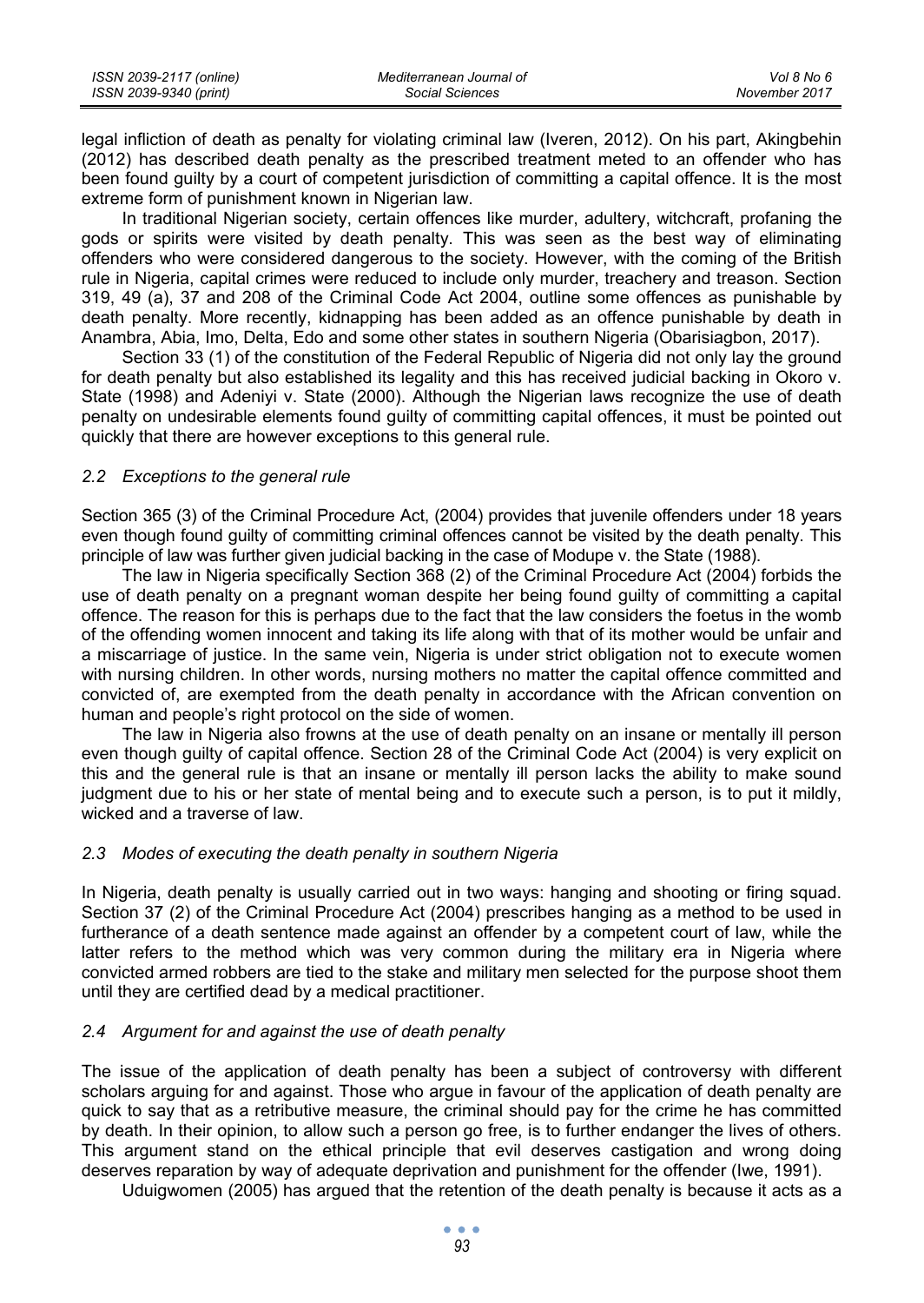| ISSN 2039-2117 (online) | Mediterranean Journal of | Vol 8 No 6    |
|-------------------------|--------------------------|---------------|
| ISSN 2039-9340 (print)  | Social Sciences          | November 2017 |

deterrent to future infractions by those who witness the execution of a criminal. He contends further that death penalty is a deterrent or preventive measure designed to deter members of the society at large from committing capital offences. In this vein, it helps to protect lives and property and ultimately secures and protects social order and peace.

On the other hand, a lot of arguments have been raised against the application and use of death penalty in Nigeria. Human right proponents have argued that death penalty is a direct violation of the fundamental right to life and that its use is prone to abuse. The process leading to sentences may in fact not be free from error and fraud (Shapiro, 1998).

It has also been argued that the application of death penalty is indecent and de-humanizing. In Nigeria, condemned criminals in most cases are left to languish in jail and in some cases, completely forgotten. One can better imagine than attempt to describe the psychological trauma condemned criminals go through while awaiting the date of execution in the most de-humanizing and dilapidated condition of the prisons (Uduigwomen, 2005).

Donohue (2015) after an extensive comparative analysis between American states that have abolished death penalty and those that retained it or, in Hong Kong and Singapore came to the conclusion that there is not the slightest credible statistical evidence that death penalty deters criminals from committing capital offences. On his part, Radelet (2009), after a survey that had majority of the world's criminologists as participants, came to the conclusion that the death penalty does not add any significant deterrent effect above that of long term imprisonment.

Studies claiming that death penalty reduces crime, to Kovandzic, Vieraitis and Boots (2009) falls apart under close scrutiny and results provide no empirical support for the argument that the existence or application of the death penalty deters would-be criminals from carrying out capital offences.

## **3. Theoretical Framework**

This study employed the functionalism perspective in the explanation of the topic under investigation. The theory holds that social phenomenon can be explained in terms of the part they play in the existence and survival of the larger society. It notes that there is inter –dependence of various parts within the system. This means that the function of a part of a system usually affects the system as a whole. Moreover, there is the need for the system to maintain equilibrium in order to survive. This means that the social system tend towards equilibrium. That is, when one variable of the system changes in magnitude or in quality, the other variables are subjected to strains and are transformed. As a result, the system changes its pattern of performance and the dysfunctional components are disciplined by a regulatory mechanism and the equilibrium of the system is reestablished (Parson, 1951).

In explaining death penalty, the functionalist perspective looks for how ideas or subject of the society works in consonance and the role each play to achieve the corporate goal of social order. Functionalism sees death as playing a very vital function in the stability and growth of the society by getting rid of undesirable elements through death penalty. In other words, the sustenance of death penalty in society ensures that undesirable elements- criminals are not only gotten rid of but ensures that they are no longer threat to the society.

Scholars like Montaldo (2010), have explained the death penalty using the functionalist perspective as playing a major role in ensuring that the prisons which are overcrowded are decongested. Nigeria's prison facilities are presently overstressed and death penalty when applied, functions as a 'decongester' thus creating more space and freeing resources. This, it does by indirectly saving money for the government by not needing to feed, clothe, guard and shelter the condemned.

# **4. Methods and Materials**

The concurrent triangular design was adopted for the study in order to obtain different but complementary data on the same subject matter- death penalty. The choice of this design was to bring together the differing strengths and non-overlapping weaknesses of quantitative methods with those of qualitative methods (Creswell, 2004). From the qualitative paradigm, the descriptive survey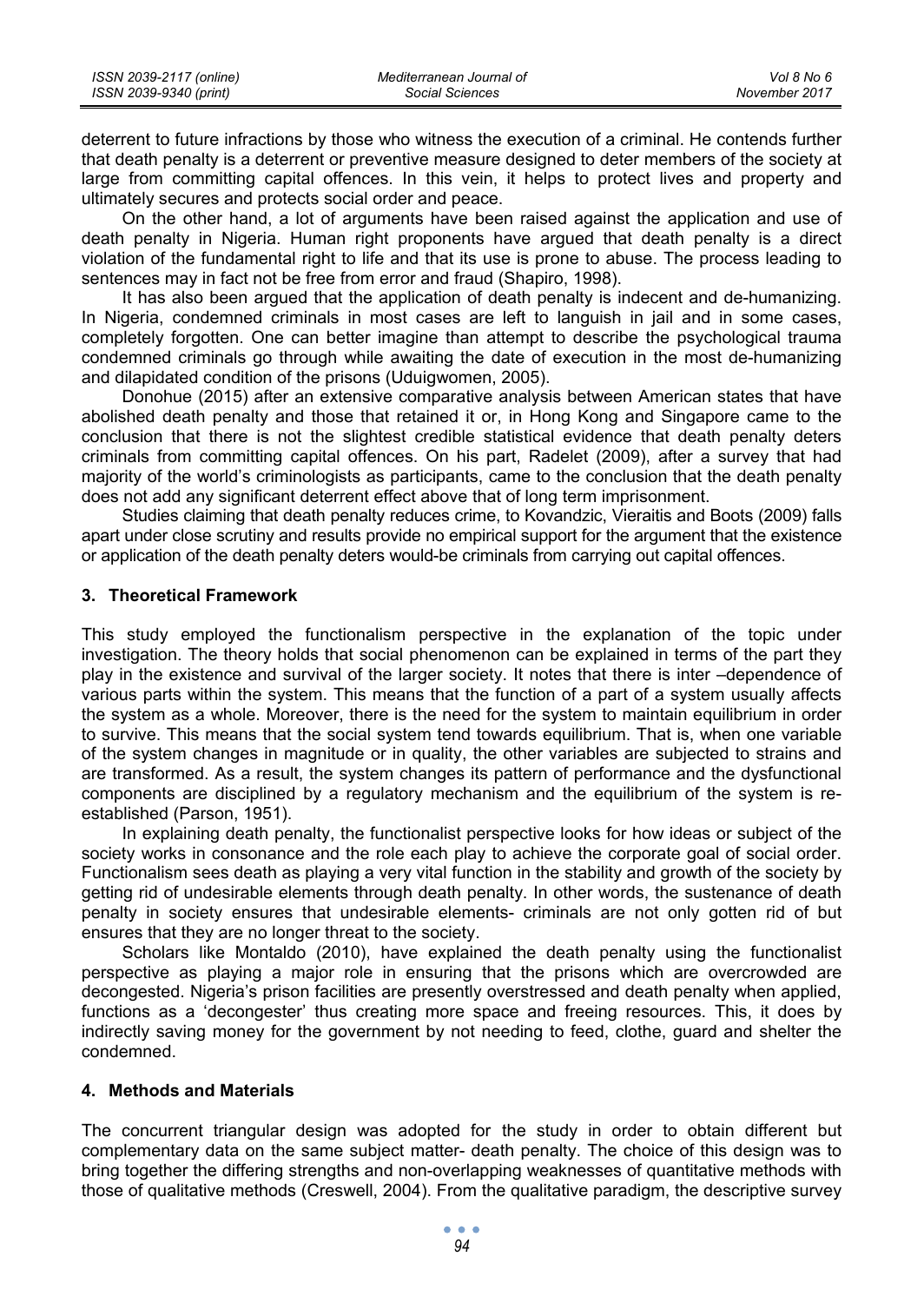| ISSN 2039-2117 (online) | Mediterranean Journal of | Vol 8 No 6    |
|-------------------------|--------------------------|---------------|
| ISSN 2039-9340 (print)  | Social Sciences          | November 2017 |

design was used. The descriptive survey design was used to collect information that describes, explores and helped the study to investigate population based on sampling (Kothari, 2011). For the qualitative paradigm, the in-depth interview (IDI) and key informant interview guides were used since it is a purposeful undertaking by the study which interrogated subjects on a given situation to collect needed information. The face and content validity of the research instrument was ascertained by three experts in the field of criminology in Nigeria. The split-half method was used to determine the reliability of the instrument. Reliability coefficient result obtained for the instrument was .91. The data gathered through qualitative technique was content analyzed while descriptive and inferential statistics was used for the quantitative data.

A total of 1,215 respondents were purposively sampled while 30 in-depth interviews and 15 key informant interviews were conducted amongst respondents which consisted of police officers, legal practitioners, high court judges and director of public prosecutions' office in capital cities of Anambra, Delta and Edo states in southern Nigeria. The choice of these participants stemmed from the fact that they are very knowledgeable in the subject under investigation. Out of the one thousand two hundred and fifteen (1215) questionnaires that were administered, one thousand, two hundred (1200) were returned, found useful and therefore used for analysis. This however represents a return rate of 98.8% and is considered significant.

For the purpose of efficiency and thoroughness, three field assistants were recruited and trained. The field assistants were involved in the pre-test of the instruments and also the collection of the required data used for the study

## **5. Discussion and Findings**

Demographic characteristics of the respondents are displayed in table 1.

|                          | Frequency | Percentage (%) |
|--------------------------|-----------|----------------|
| Age (Year)               |           |                |
| 25-34                    | 446       | 37             |
| 35-44                    | 358       | 30             |
| 45-54                    | 366       | 31             |
| 55-64                    | 30        | 3              |
| Total                    | 1200      | 100            |
| Sex                      |           |                |
| Male                     | 830       | 69             |
| Female                   | 370       | 31             |
| <b>Total</b>             | 1200      | 100            |
| Religion                 |           |                |
| Christianity             | 1080      | 90             |
| Islam                    | 110       | 9              |
| <b>ATR</b>               | 10        | 1              |
| <b>Total</b>             | 1200      | 100            |
| <b>Marital status</b>    |           |                |
| Single                   | 41        | 3              |
| Married                  | 1150      | 96             |
| Divorced                 | 9         | 1              |
| <b>Total</b>             | 1200      | 100            |
| <b>Educational level</b> |           |                |
| Primary                  | ۰         | ۰              |
| Secondary                | 482       | 40             |
| Tertiary                 | 718       | 60             |
| <b>Total</b>             | 1200      | 100            |

**Table 1:** Demographic characteristics of respondents

**Source:** field survey, April 2017 – July 2017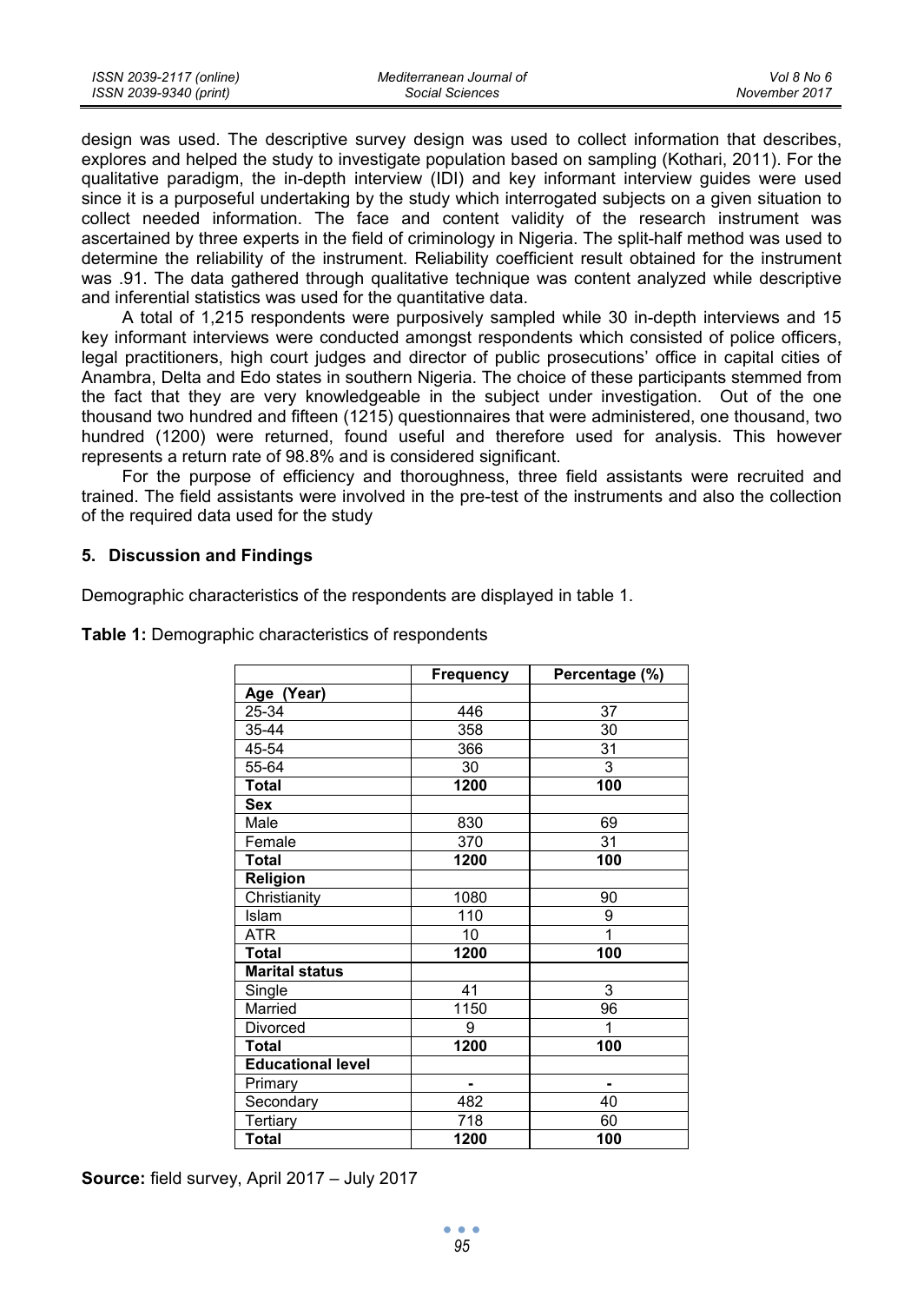Table 1 summarizes the results of the demographic characteristics of the respondents. It shows that among the 1200 respondents who participated in the study, 37% were in the 25-34 years age range, 30% were between 35-44 years while 31% were between 45-54 years and 3% were between 55-64 years. 69% were male while 31% were female while 90% of the respondents were Christians, 9% were Muslims and ATR was 1%. On educational level, there was no primary school respondent, but 40% had secondary education while 60% had tertiary education.

#### **Table 2:** Death penalty and crime

|                                                                           | Response  | Frequency | Percentage<br>(%) |
|---------------------------------------------------------------------------|-----------|-----------|-------------------|
| Does the death penalty deter would-be criminals from<br>committing crime? | Aaree     | 210       | 18                |
|                                                                           | Disagree  | 982       | 81                |
|                                                                           | Undecided |           |                   |
| Total                                                                     |           | 1200      | 100               |

## **Source:** field survey, April 2017 – July 2017

On the question, does the death penalty deter would-be criminals from committing crime? 18% of the respondents agreed that it does, while 81% disagreed and only 1% was undecided respectively. The finding of this study validates the previous studies of several scholars like Donohue (2015), Radelet (2009) and Kovandzic et al (2009) who were unanimous in studies that the application of the death penalty does not deter would-be criminals from carrying out criminal offences.

The finding of this study is further given credence to by one of the interviewees who unequivocally stated that:

*"Personally, executing criminals whether by firing squad or hanging does not in any way make others not to commit the same offence. After all, Evans the billionaire kidnapper knew that kidnapping in Edo, Delta and Anambra is punishable by death yet he kidnapped several victims and carted away millions of naira". (IDI Legal practitioner, Asaba, Delta state)* 

Another interviewee simply puts it thus:

*"In my several years of sitting on the bench, I have come to realize that some criminals are so hardened that death does not mean a thing to them ".(KII High court judge, Benin City, Edo state)* 

A police officer in his own opinion stated that:

*"These criminals do not believe that they will ever be caught in their criminal acts. Once they take 'weed', Indian hemp or other stimulants, they become emboldened and daring and so go out to maim, kill and commit havoc " (IDI Police inspector, Awka, Ananmbra state)* 

In the same vein, another interview was very blunt when he said that:

*"It appears that some persons no matter the punishment you mete out to them, will still continue to do the same thing over and over. Not even the pains afflicted on them or the fear of death can discourage them from their evil act". (KII Counsel in the office of the Director of public prosecution (DPP), Benin City, Edo state)* 

# **6. Conclusion and Recommendations**

The global trend now appears to be the abolition of death penalty. A majority of countries in the world has now abandoned the use of the death penalty even though the world has not yet formed a consensus against its use. Interestingly, the number of countries that still use it is declining (Amnesty International, 1987) and it is hoped that the world wide opinion and pressure against it will gradually influence other nations to jettison this unprofitable practice.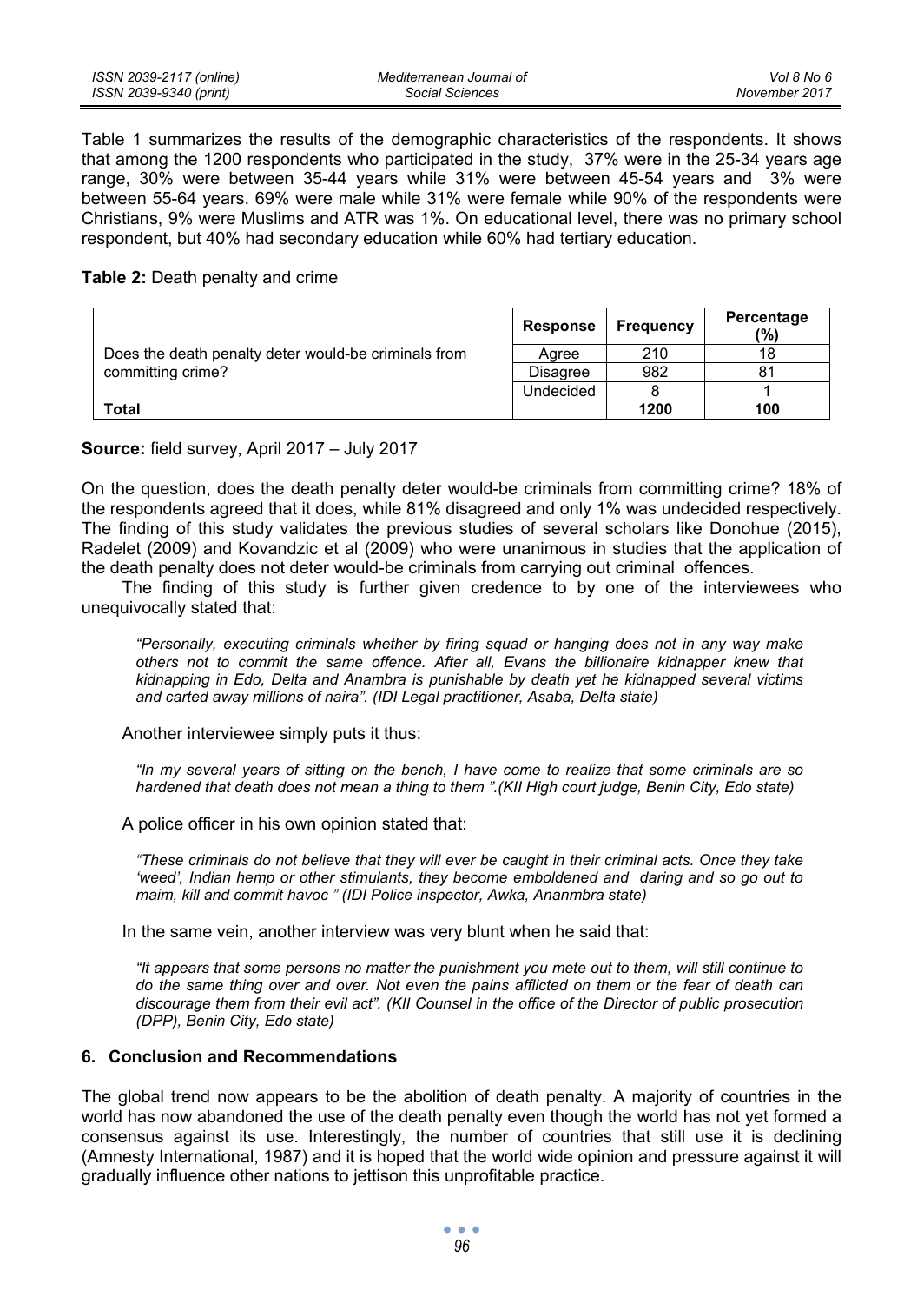| ISSN 2039-2117 (online) | Mediterranean Journal of | Vol 8 No 6    |
|-------------------------|--------------------------|---------------|
| ISSN 2039-9340 (print)  | Social Sciences          | November 2017 |

It is suggested that government rather than eliminating criminals should instead focus more on their rehabilitation. Their death does not serve any useful purpose for the state and is generally against the ideals of restorative justice.

There has been intense pressure in recent times on the Nigerian government to review the law on death penalty. There is the need therefore to subject the issue to public debate to enable Nigerians express their views on it. In addition, both the federal and state ministry of justice should convey a study group on this controversial issue. It is hoped that findings from such study groups will in no small way assist the relevant government agency in developing an appropriate policy on the death penalty.

There is also the urgent need for government to use its enormous power and resources to redress some of the inequalities and injustice that characterize our society. Without doubt, a strong link exist between taking the social and economic needs of the citizens seriously and a low crime rate.

Studies have revealed that convicted criminals do feel strong remorse for what they have done (Volpe, 2002). To err is human, to forgive is divine and so, the Nigerian legal system should require inmates to meet with counselors or spiritual leaders and possibly work to pay their debt to the society while still in prison. Taking their lives further brings pain to their own family and dependants without necessarily compensating the victims' life or that of his family and dependants.

Death penalty undermines rather than witnesses to the sacredness of human life and is completely out of step with current standards of decency.

#### **References**

Adeniyi v. the State (2000) 645 NWLR 356

- Akingbehin, E.O. (2012). Exceptions of the vulnerable from capital punishment in Nigeria: expanding the frontiers. *In British Journal of Arts and Sciences*, 7 (1)
- Amnesty International (1987). United States of America: death penalty 228 (appendix 12)
- Arikpo, A. (1999). *Pursuant and responsibility in Uduigwomen, A.F. and Ogbonaka, O. (eds) in Philosophy and Education*. Lagos, Obaro and Ogbinaka Publishers Ltd.
- Azinge, E. (1990). The death penalty: an effective deterrent to drug trafficking and abuse? In B. Ajibola (gen.ed), Kalu, A.U. and Osinbanjo, Y. (eds), narcotics: law and policy in Nigeria, 8 (Lagos: Federal Ministry of Justice Law Review Series).
- Constitution of the Federal Republic of Nigeria, 1999
- Creswell, J. W. (2004). Advanced mixed methods research design. In A. Tashakkori and C. Teddlie (Eds), *handbook of mixed methods in social and behavioural research*. Thousand Oaks, CA: Sage.
- Criminal Code Act (2004) Cap C. 38 Laws of the Federation of Nigeria
- Criminal Procedure Act (2004) Cap 41 Laws of the Federation of Nigeria
- Donohue, J. (2015). There is no evidence that death penalty is a deterrent against crime. Available at: http://www.theconversation.com (accessed on the 8 August, 2015).

Ferguson, S. B. and Wright, D.F. (Eds) (1988). *New dictionary of theology*. Leicester: Inter Varsity Press. Holy Bible, Romans 6.1.

- Idris, T.A. (2012). Capital punishment and its effect on Nigerian criminal law. Available at: unijos.edu.ng/../234-  $244pdf232@233$  (accessed from  $17<sup>th</sup>$  of August, 2012).
- Iveren, O.B. (2012). Justification for the abolition of capital punishment under human rights law. Available at: www.unilorin.edu.ng/../ (accessed on 18<sup>th</sup> July, 2012).

Iwe, N.S.S. (1991). *Socio-ethnical issues in Nigeria*. Oruwulu-Obosi, Pacific Publishers.

- Kothari, C.R. (2011). *Research methodology*. New Delhi, New Age International Limited.
- Kovandzcic, T., Vieraitis, L. and Boots, D. (2009). Does the death penalty save lives? New evidence from state panel data, 1977-2006. *In Journal of Criminology and Public Policy,* 8
- Modupe v. the State (1988) 4 NWLR (P.T 87-130).
- Montaldo, C. (2010). U.S prisons- how crowded are U.S prisons. Available at: http://www.aclu.org/capitalpunishment/race-and-death-penalty- (accessed on Wednesday, November 3, 2010).
- Obarisiagbon, E.I. (2017). *Kidnapping and the administration of criminal justice in selected states in Nigeria*. Unpublished Ph.D dissertation, University of Ibadan, Ibadan, Nigeria.

Okoro v. the State (1998) 14 NWLR 584

- Parsons, T (1951). *The social structure*. London, The Free Press of Glencoe.
- Radelet, N.L. (2009). Do executions lower homicide rates: the views of leading criminologists. *In Journal of Criminal Law and Criminology.* 99 (1), 489-508